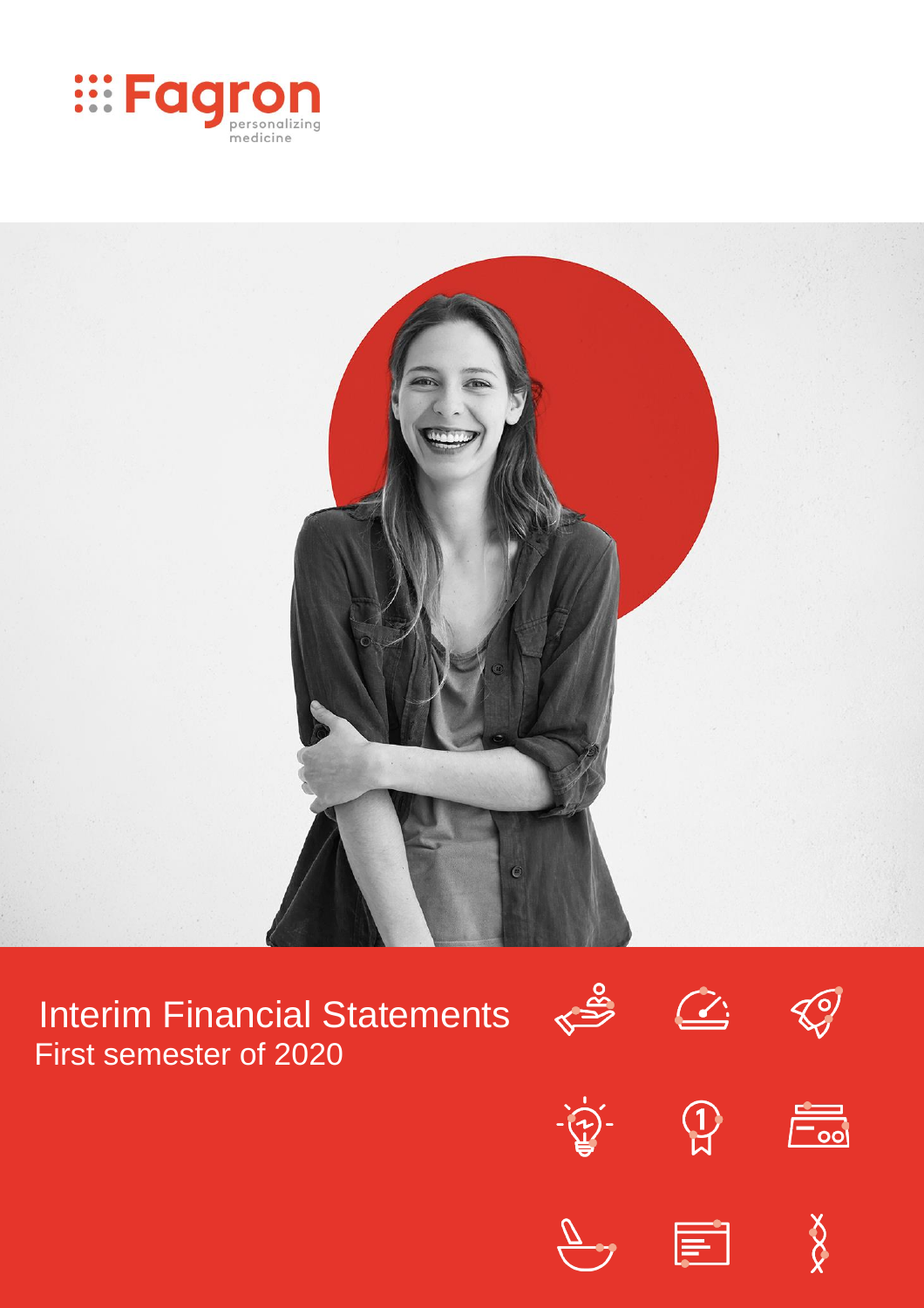### **Contents**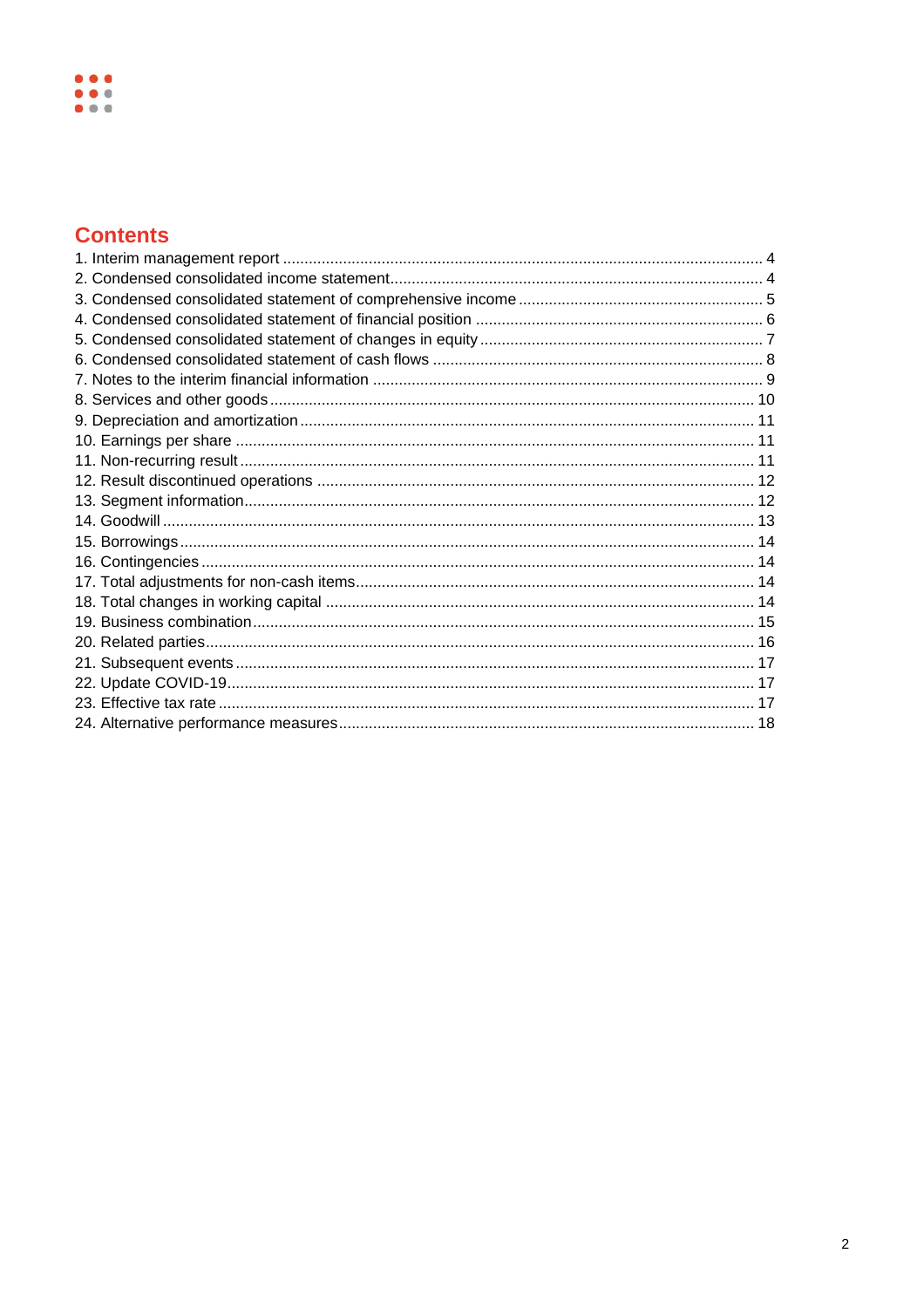

The undersigned hereby declare that, to the best of their knowledge, the condensed consolidated financial statements for the six-month period ended 30 June 2020, which have been prepared in accordance with IAS 34 'Interim Financial Reporting' as adopted by the European Union, give a true and fair view of the assets, liabilities, financial position and profit and loss of the company and the undertakings included in the consolidation as a whole, and that the interim management report includes a fair review of the important events that have occurred during the first semester of the financial year and of other legal necessary information.

Rafael Padilla, CEO Karin de Jong, CFO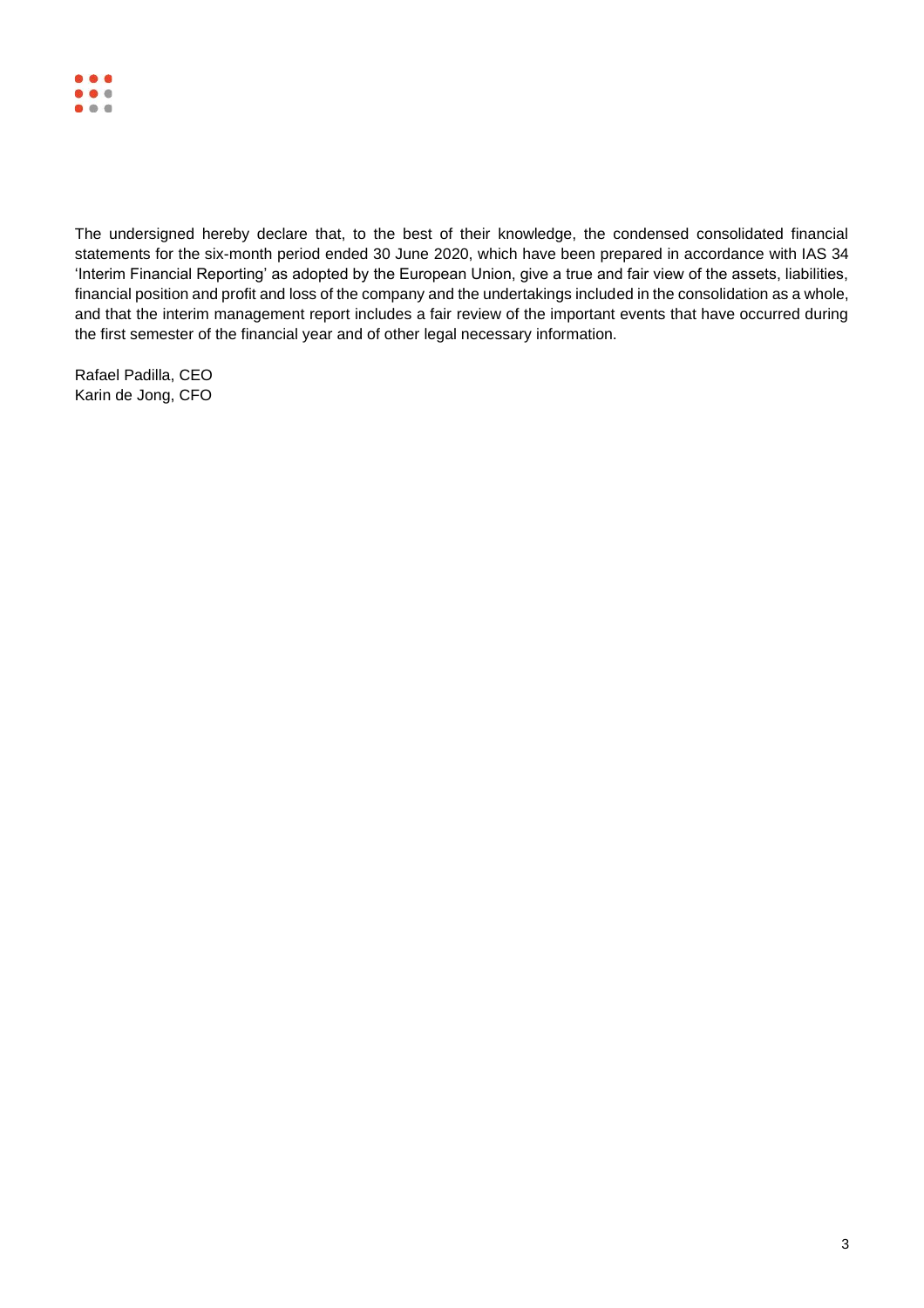

# <span id="page-3-0"></span>1. Interim management report

A detailed report on the turnover of the first semester of 2020 can be found in the Fagron press release of the 6th of August 2020.

# <span id="page-3-1"></span>2. Condensed consolidated income statement

| (x 1,000 euros)                                                                                                            | <b>Note</b> | <b>June 2020</b> | <b>June 2019</b> |
|----------------------------------------------------------------------------------------------------------------------------|-------------|------------------|------------------|
| <b>Operating income</b>                                                                                                    |             | 279,330          | 255,976          |
| Turnover                                                                                                                   |             | 278,750          | 255,399          |
| Other operating income                                                                                                     |             | 580              | 577              |
|                                                                                                                            |             |                  |                  |
| <b>Operating expenses</b>                                                                                                  |             | 233,134          | 215,446          |
| Trade goods                                                                                                                |             | 112,193          | 99,465           |
| Services and other goods                                                                                                   | 8           | 42,586           | 40,168           |
| Employee benefit expenses                                                                                                  |             | 62,300           | 61,262           |
| Depreciation and amortization                                                                                              | 9           | 15,084           | 13,663           |
| Other operating expenses                                                                                                   |             | 971              | 888              |
|                                                                                                                            |             |                  |                  |
| <b>Operating profit</b>                                                                                                    |             | 46,196           | 40,530           |
| Financial income                                                                                                           |             | 453              | 610              |
| Financial expenses                                                                                                         |             | $-7,625$         | $-7,655$         |
|                                                                                                                            |             |                  |                  |
| Profit before income tax                                                                                                   |             | 39,024           | 33,485           |
| <b>Taxes</b>                                                                                                               | 23          | 7,466            | 6,714            |
| Net profit (loss) from continued operations                                                                                |             | 31,559           | 26,771           |
| Net result from discontinued operations                                                                                    | 12          |                  | -13,839          |
| Net result                                                                                                                 |             | 31,559           | 12,932           |
|                                                                                                                            |             |                  |                  |
| <b>Attributable to:</b>                                                                                                    |             |                  |                  |
| Equity holders of the company (net result)                                                                                 |             | 31,266           | 12,710           |
| Non-controlling interest                                                                                                   |             | 293              | 222              |
|                                                                                                                            |             |                  |                  |
| Earnings (loss) per share from continued and discontinued<br>operations attributable to the shareholders during the period |             |                  |                  |
| Profit (loss) per share (in euros)                                                                                         | 10          | 0.44             | 0.18             |
| From continued operations                                                                                                  | 10          | 0.44             | 0.37             |
| From discontinued operations                                                                                               | 10          | 0.00             | $-0.19$          |
| Diluted profit (loss) per share (in euros)                                                                                 | 10          | 0.44             | 0.18             |
| From continued operations                                                                                                  | 10          | 0.44             | 0.37             |
| From discontinued operations                                                                                               | 10          | 0.00             | $-0.19$          |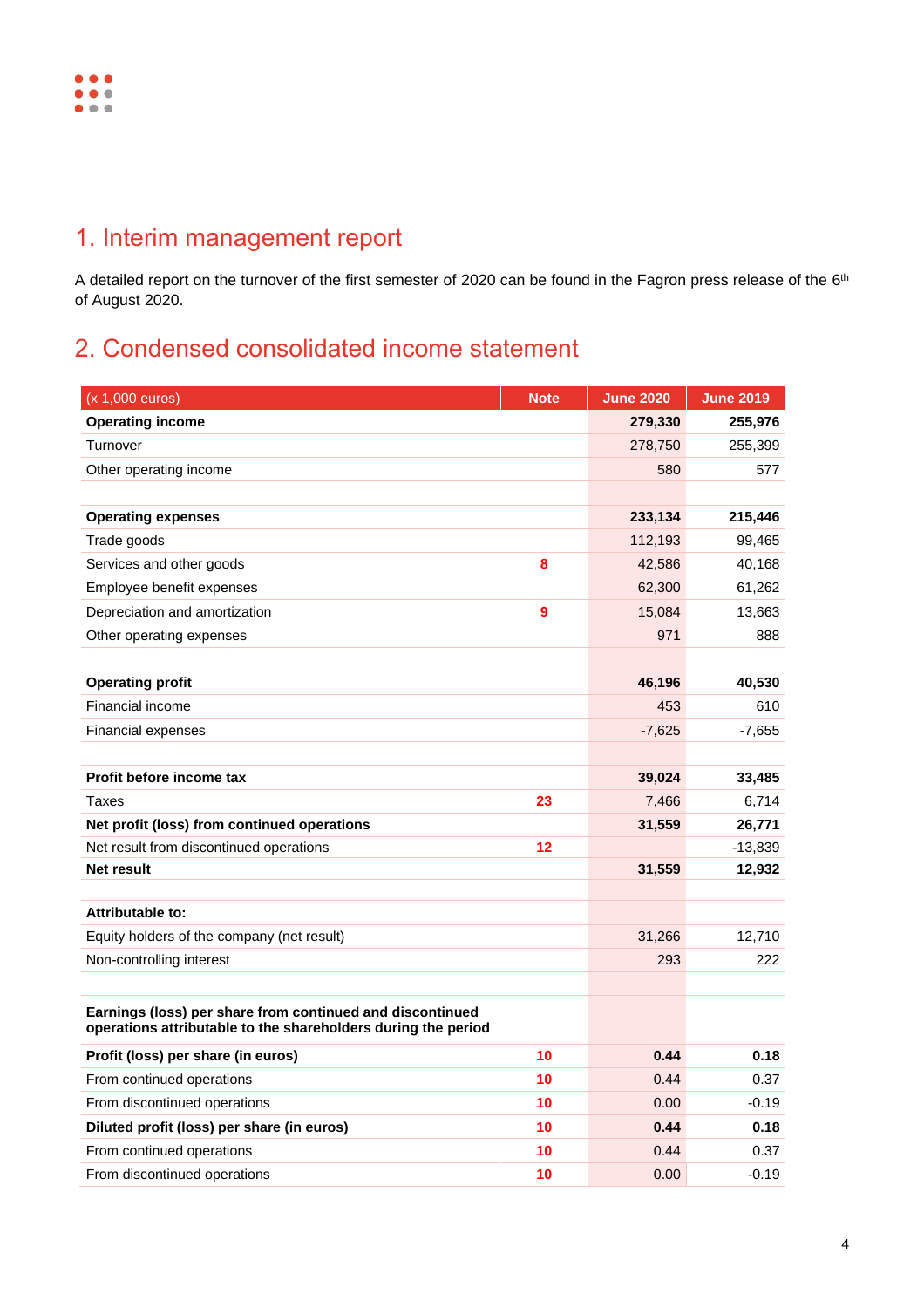# <span id="page-4-0"></span>3. Condensed consolidated statement of comprehensive income

| (x 1,000 euros)                                                                             | <b>June 2020</b> | <b>June 2019</b> |
|---------------------------------------------------------------------------------------------|------------------|------------------|
| Net result for the period                                                                   | 31,559           | 12,932           |
|                                                                                             |                  |                  |
| Other comprehensive income:                                                                 |                  |                  |
| Items that may be subsequently reclassified to profit or loss                               |                  |                  |
| Currency translation differences                                                            | $-41,462$        | 3,577            |
| Other comprehensive income for the period                                                   | $-41,462$        | 3,577            |
|                                                                                             |                  |                  |
| Total comprehensive income for the period                                                   | $-9,904$         | 16,508           |
| Attributable to:                                                                            |                  |                  |
| Equity holders of the company                                                               | $-9,973$         | 16,242           |
| Non-controlling interest                                                                    | 69               | 266              |
|                                                                                             |                  |                  |
| Total comprehensive income for the period attributable to equity<br>holders of the company: |                  |                  |
| From continued operations                                                                   | $-9,973$         | 30,082           |
| From discontinued operations                                                                |                  | $-13,839$        |
|                                                                                             |                  |                  |

The unrealized currency translation differences in 2020 of -41.5 million euros are mainly due to the weakening of the Brazilian real against the euro at 31 December 2019.

The unrealized currency translation differences in 2019 of 3.6 million euros were mainly due to the strengthening of the Brazilian real against the euro at 31 December 2018.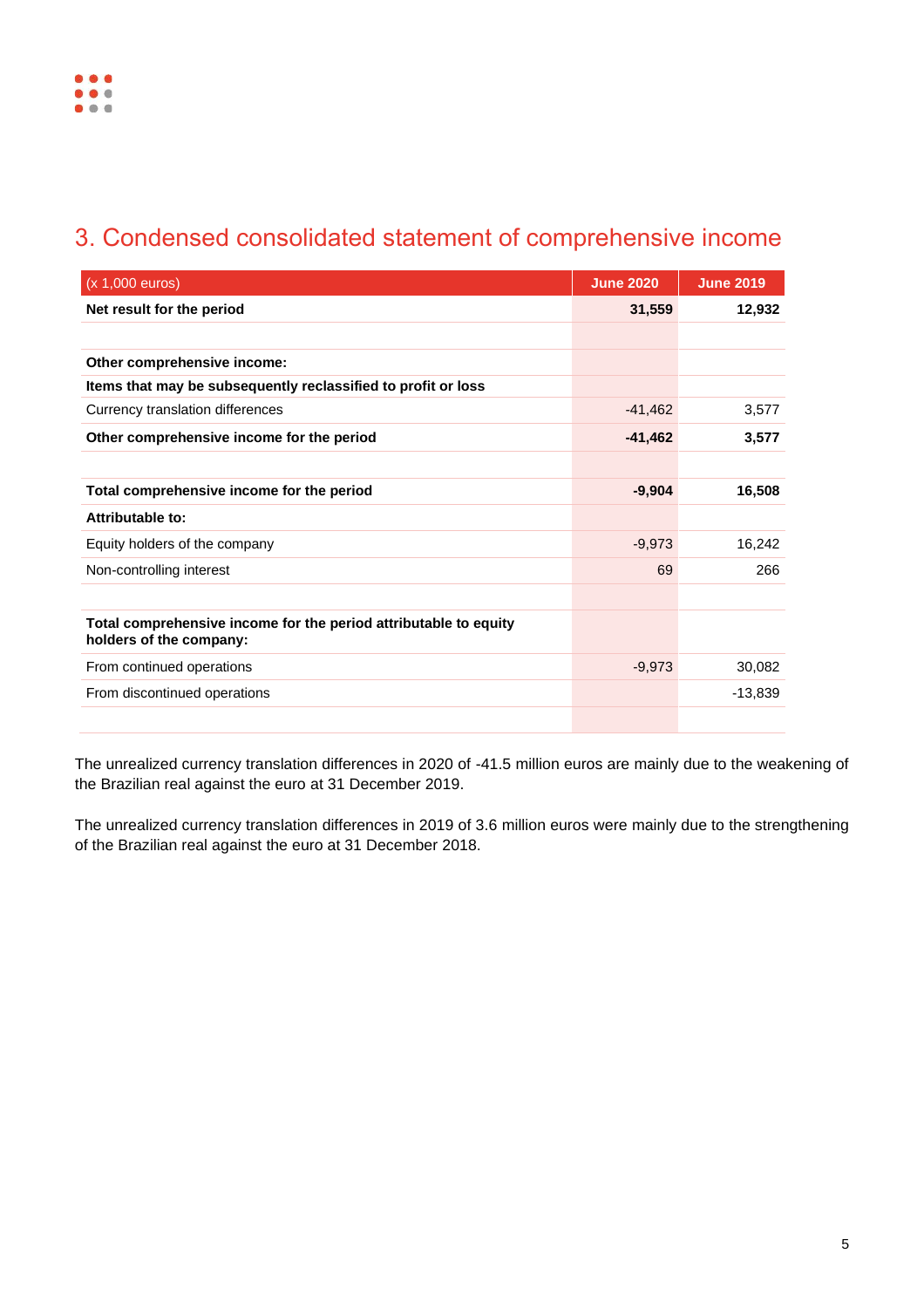# <span id="page-5-0"></span>4. Condensed consolidated statement of financial position

| (x 1,000 euros)                                       | <b>Note</b> | <b>June 2020</b> | December 2019 |
|-------------------------------------------------------|-------------|------------------|---------------|
| <b>Non-current assets</b>                             |             | 535,971          | 562,052       |
| Goodwill                                              | 14          | 369,521          | 389,326       |
| Intangible fixed assets                               |             | 25,005           | 28,811        |
| Property, plant and equipment                         |             | 85,917           | 87,606        |
| Leasing and similar rights                            |             | 31,718           | 33,601        |
| <b>Financial fixed assets</b>                         |             | 3,676            | 4,287         |
| Deferred tax assets                                   |             | 20,133           | 18,420        |
| <b>Current assets</b>                                 |             | 274,982          | 239,189       |
| Inventories                                           |             | 94,875           | 77,479        |
| Trade receivables                                     |             | 51,908           | 44,588        |
| Other receivables                                     |             | 15,733           | 10,438        |
| Cash and cash equivalents                             |             | 112,467          | 106,684       |
| <b>Total assets</b>                                   |             | 810,953          | 801,240       |
| <b>Equity</b>                                         |             | 231,326          | 246,440       |
| Shareholders' equity (parent)                         |             | 226,844          | 242,028       |
| Non-controlling interest                              |             | 4,482            | 4,413         |
|                                                       |             |                  |               |
| <b>Non-current liabilities</b>                        |             | 338,034          | 363,029       |
| Provisions                                            |             | 3,618            | 5,653         |
| Pension obligations                                   |             | 5,832            | 5,778         |
| Deferred tax liabilities                              |             | 1,942            | 339           |
| Borrowings                                            | 15          | 300,046          | 322,619       |
| Lease Liabilities                                     |             | 26,596           | 28,189        |
| <b>Financial instruments</b>                          |             |                  | 451           |
| <b>Current liabilities</b>                            |             | 241,594          | 191,771       |
| Borrowings                                            | 15          | 77,799           | 34,119        |
| Lease liabilities                                     |             | 6,501            | 6,604         |
| Trade payables                                        |             | 85,937           | 77,303        |
| Tax liabilities for the current year                  |             | 8,864            | 9,736         |
| Other current taxes, remuneration and social security |             | 25,520           | 22,106        |
| Other current payables                                | 19          | 36,425           | 41,847        |
| <b>Financial instruments</b>                          |             | 548              | 56            |
| <b>Total liabilities</b>                              |             | 579,628          | 554,800       |
| <b>Total equity and liabilities</b>                   |             | 810,953          | 801,240       |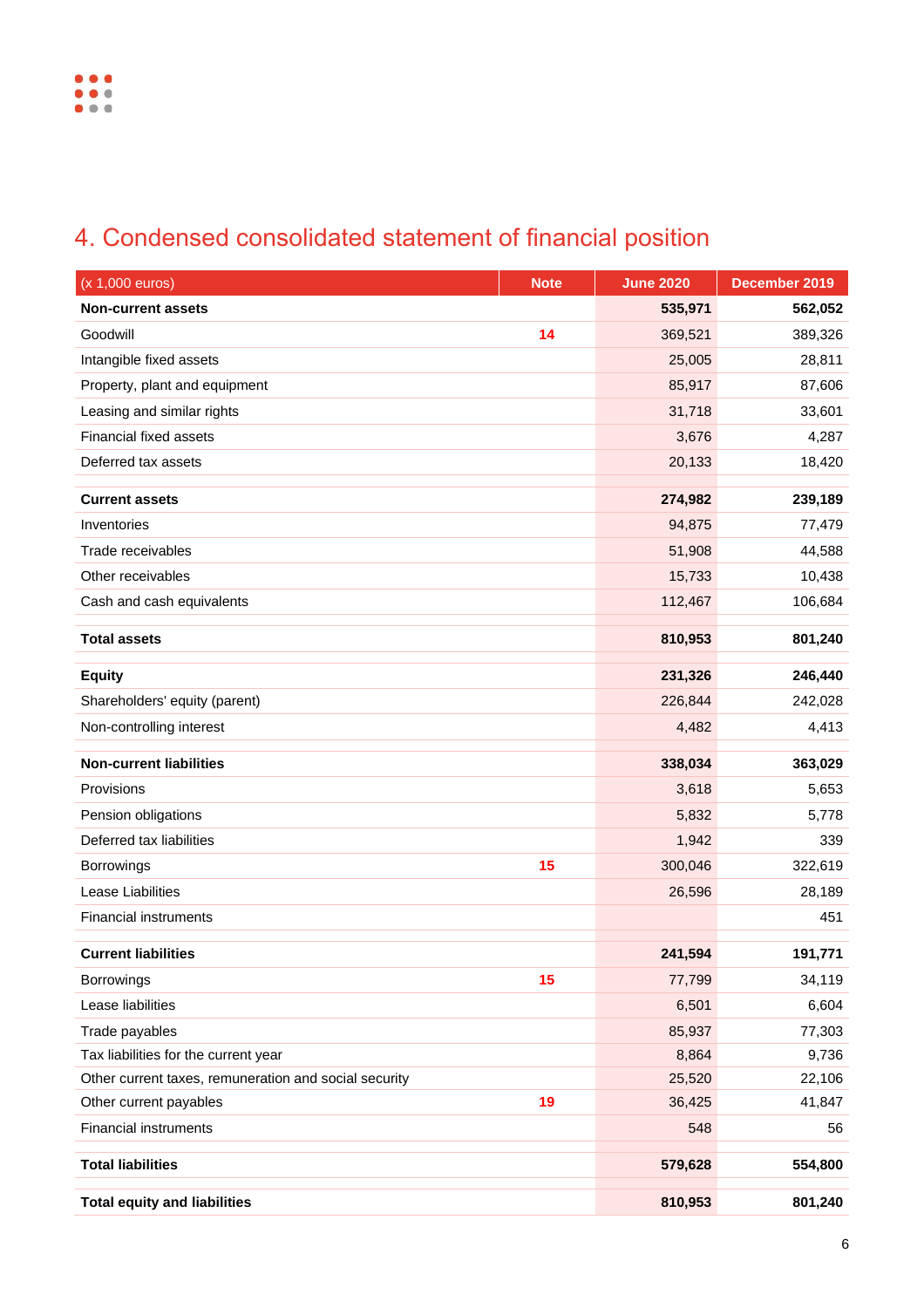# <span id="page-6-0"></span>5. Condensed consolidated statement of changes in equity

| (x 1,000 euros)                                     | <b>Share</b><br>capital &<br>share<br>premium | <b>Other</b><br><b>reserves</b> | <b>Treasury</b><br><b>shares</b> | <b>Retained</b><br>earnings | <b>Total</b> | Non-<br>control-<br><b>ling</b><br><b>interest</b> | <b>Total</b><br>equity |
|-----------------------------------------------------|-----------------------------------------------|---------------------------------|----------------------------------|-----------------------------|--------------|----------------------------------------------------|------------------------|
| <b>Balance as of 1 January</b><br>2019              | 507,670                                       | $-244,085$                      | $-18,823$                        | $-38,921$                   | 205,841      | 3,875                                              | 209,716                |
| Profit for the period                               | $\mathbf 0$                                   | 0                               | $\mathbf{0}$                     | 12,710                      | 12,710       | 222                                                | 12,932                 |
| Other comprehensive income                          | $\pmb{0}$                                     | 3,533                           | $\mathbf 0$                      | 0                           | 3,533        | 44                                                 | 3,577                  |
| <b>Total comprehensive</b><br>income for the period | $\bf{0}$                                      | 3,533                           | $\mathbf{0}$                     | 12,710                      | 16,242       | 266                                                | 16,508                 |
| Declared dividends                                  | $\mathbf 0$                                   | 0                               | $\mathbf 0$                      | $-8,621$                    | $-8,621$     | $\Omega$                                           | $-8,621$               |
| Share-based payments                                | $\mathbf 0$                                   | 596                             | 0                                | 0                           | 596          | $\Omega$                                           | 596                    |
| Balance at of 30 June 2019                          | 507,670                                       | $-239,956$                      | $-18,823$                        | $-34,833$                   | 214,058      | 4,141                                              | 218,199                |
| Profit for the period                               | $\mathbf{0}$                                  | 0                               | $\overline{0}$                   | 28,346                      | 28,346       | 263                                                | 28,609                 |
| Other comprehensive income                          | $\overline{0}$                                | $-3,435$                        | $\overline{0}$                   | $\Omega$                    | $-3,435$     | 9                                                  | $-3,426$               |
| <b>Total comprehensive</b><br>income for the period | $\mathbf{0}$                                  | $-3,435$                        | $\mathbf{0}$                     | 28,346                      | 24,911       | 272                                                | 25,183                 |
| Capital increase                                    | 2,472                                         | 0                               | $\overline{0}$                   | 0                           | 2,472        | $\Omega$                                           | 2,472                  |
| Declared dividends                                  | $\mathbf{0}$                                  | 0                               | $\mathbf 0$                      | 0                           | $\Omega$     | $\Omega$                                           | $\Omega$               |
| Share-based payments                                | $\overline{0}$                                | 586                             | 0                                | 0                           | 586          | $\mathbf 0$                                        | 586                    |
| <b>Balance at of 31 December</b><br>2019            | 510,142                                       | $-242,805$                      | $-18,823$                        | $-6,486$                    | 242,028      | 4,413                                              | 246,440                |
| Profit for the period                               | $\overline{0}$                                | $\Omega$                        | $\mathbf{0}$                     | 31,266                      | 31,266       | 293                                                | 31,559                 |
| Other comprehensive income                          |                                               | $-41,238$                       | $\mathbf{0}$                     | 0                           | $-41,238$    | $-224$                                             | $-41,462$              |
| <b>Total comprehensive</b><br>income for the period | $\pmb{0}$                                     | $-41,238$                       | $\bf{0}$                         | 31,266                      | $-9,973$     | 69                                                 | $-9,904$               |
| Declared dividends                                  | $\pmb{0}$                                     | $\mathbf 0$                     | $\overline{0}$                   | $-5,774$                    | $-5,774$     | 0                                                  | $-5,774$               |
| Share-based payments                                | $\mathbf{0}$                                  | 563                             | 0                                | 0                           | 563          | 0                                                  | 563                    |
| Balance at of 30 June 2020                          | 510,142                                       | $-283,480$                      | $-18,823$                        | 19,005                      | 226,844      | 4,482                                              | 231,326                |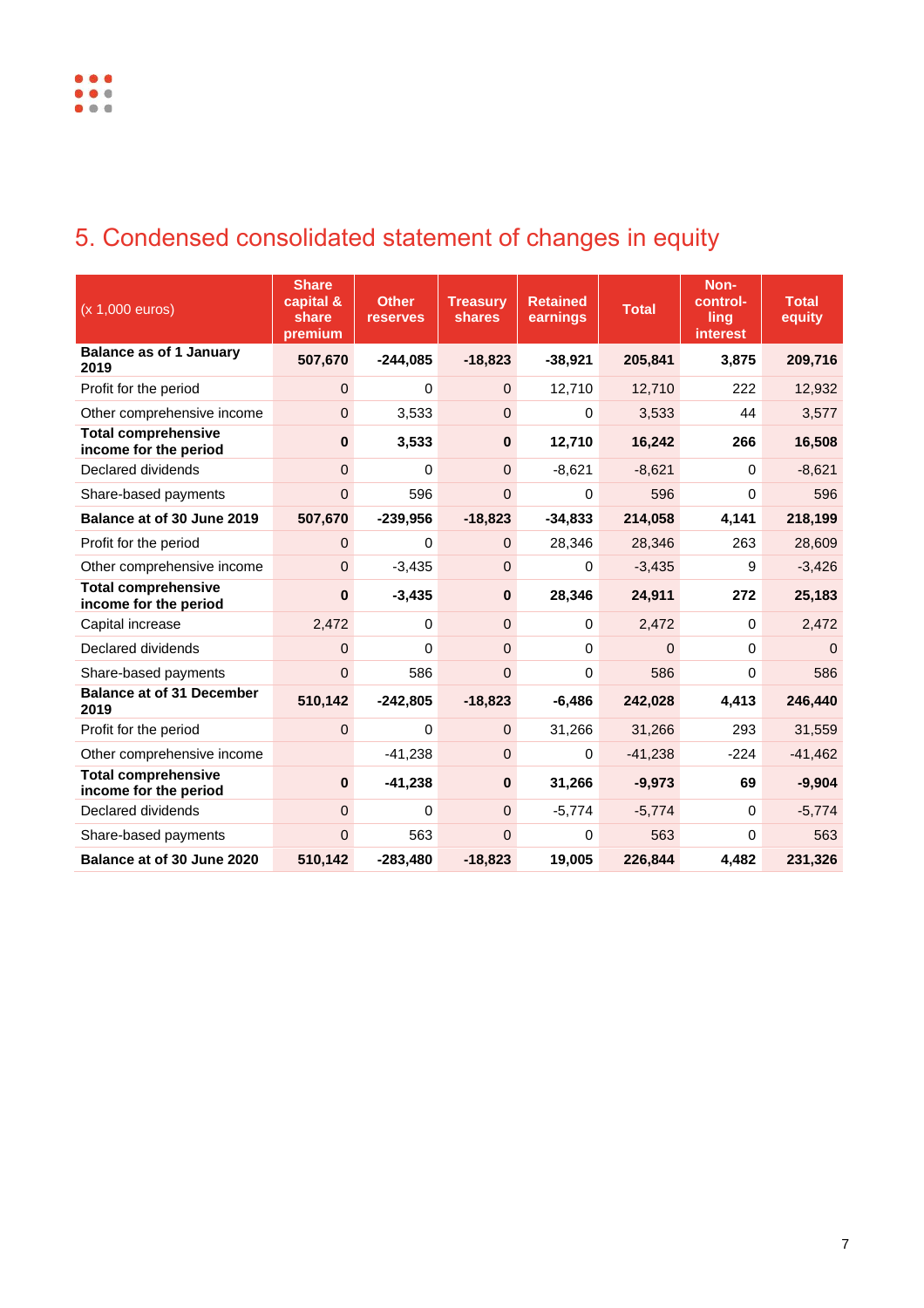# <span id="page-7-0"></span>6. Condensed consolidated cash flow statement

| (x 1,000 euros)                                                                    | <b>Note</b> | <b>June 2020</b> | <b>June 2019</b> |
|------------------------------------------------------------------------------------|-------------|------------------|------------------|
| <b>Operating activities</b>                                                        |             |                  |                  |
| Profit before income taxes from continued operations                               |             | 39,024           | 33,485           |
| Profit before income taxes from discontinued operations                            |             |                  | $-13,839$        |
| Taxes paid                                                                         |             | $-9,900$         | $-8,516$         |
| Adjustments for financial items                                                    |             | 7,172            | 7,052            |
| Total adjustments for non-cash items                                               | 17          | 15,635           | 28,027           |
| Total changes in working capital                                                   | 18          | $-24,764$        | $-8,819$         |
| Total cash flow from operating activities                                          |             | 27,167           | 37,390           |
| <b>Investment activities</b>                                                       |             |                  |                  |
| Capital expenditure                                                                |             | $-9,991$         | $-10,338$        |
| Investments in existing shareholdings (subsequent payments)<br>and in new holdings |             | $-8,888$         | $-1,536$         |
| <b>Total cash flow from investment activities</b>                                  |             | $-18,878$        | $-11,874$        |
| <b>Financing activities</b>                                                        |             |                  |                  |
| Dividends paid                                                                     | $-3,638$    | $-3,473$         |                  |
| New borrowings                                                                     |             |                  | 68,164           |
| Reimbursement of borrowings                                                        |             | $-28,762$        | $-65,952$        |
| Interest received                                                                  |             | 453              | 610              |
| Interest paid                                                                      |             | $-8,695$         | $-7,688$         |
| Total cash flow from financing activities                                          |             | 5,358            | $-8,338$         |
| Total net cash flow for the period                                                 |             | 13,646           | 17,179           |
|                                                                                    |             |                  |                  |
| Cash and cash equivalents - start of the period                                    |             | 106,684          | 77,579           |
| Gains (or losses) from currency translation differences                            |             | $-7,864$         | 630              |
| Cash and cash equivalents - end of the period                                      |             | 112,467          | 95,387           |
| Changes in cash and cash equivalents                                               |             | 13,646           | 17,179           |
|                                                                                    |             |                  |                  |
| Net cashflow from discontinued operations                                          |             | 0                |                  |
| Total cashflow from operating activities                                           |             |                  | $-150$           |
| Total cashflow from investment activities                                          |             | 0                | 0                |
| Total cashflow from financing activities                                           |             | 0                | 0                |
| Total cashflow from discontinued operations                                        |             | $\bf{0}$         | $-150$           |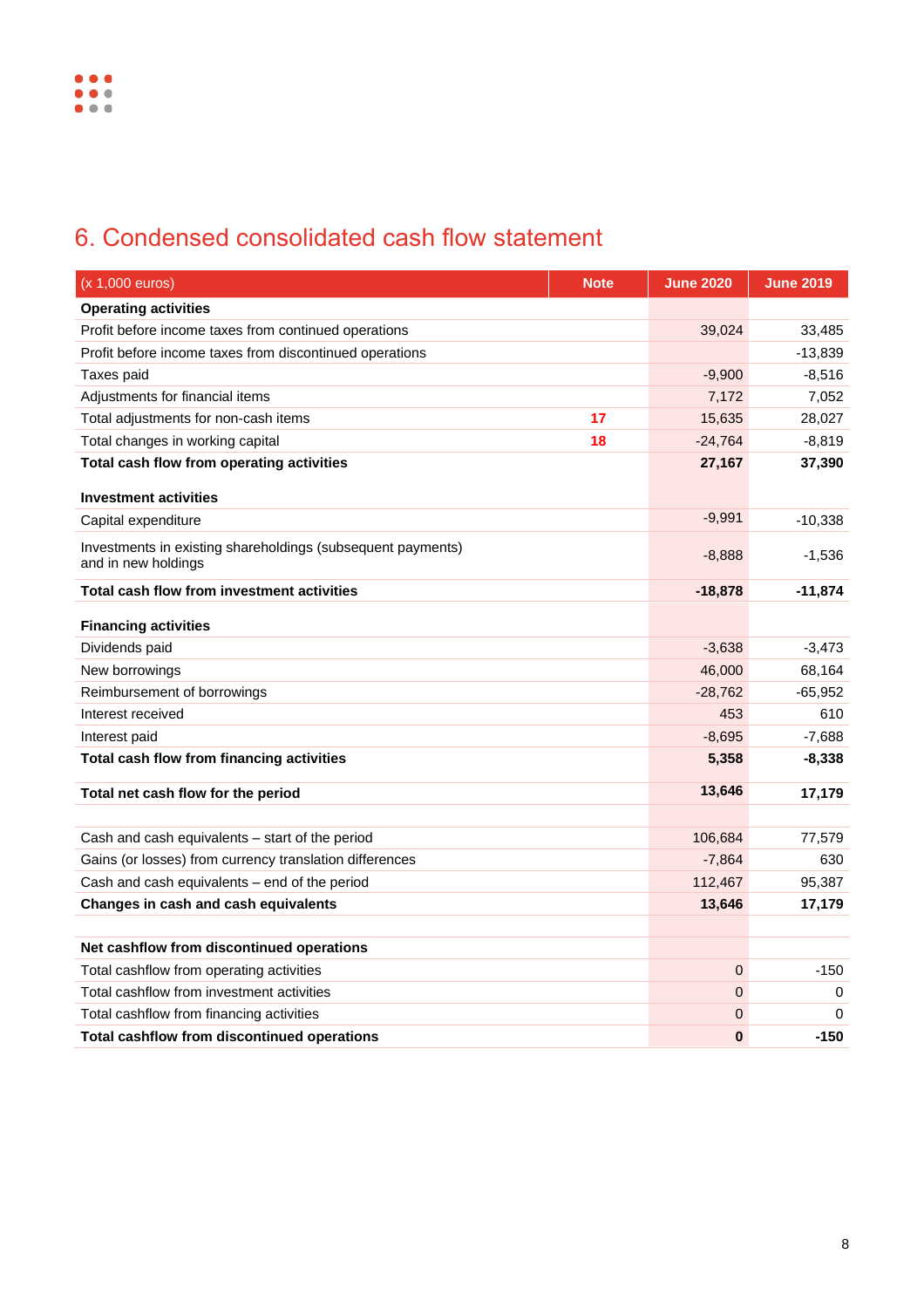# <span id="page-8-0"></span>7. Notes to the interim financial information

#### **1. General information**

Fagron is a leading global company active in pharmaceutical compounding, focusing on delivering personalized medicine to hospitals, pharmacies, clinics and patients in 36 countries around the world.

The Belgian company Fagron NV is located in Nazareth and is listed on Euronext Brussels and Euronext Amsterdam under the ticker symbol 'FAGR'. Fagron's operational activities are driven by the Dutch company Fagron BV. Fagron BV's head office is located in Rotterdam.

These consolidated financial statements were approved for publication by the Board of Directors on the 4<sup>th</sup> of August 2020.

In the event of differences between the English translation and the Dutch original of the interim financial statements, the latter prevails.

#### **2. Summary of the most important basis for the condensed consolidated interim financial information**

This condensed consolidated interim financial information for the first semester of 2020, including the comparative figures for 2019, has been prepared in accordance with IAS 34 'Interim Financial Reporting' as adopted by the European Union. The condensed consolidated interim financial information must be read in conjunction with the annual financial statements for the year 2019 (including the principles for financial reporting) which are available at [www.fagron.com.](http://www.fagron.com/)

### **3. Summary of the most important accounting policies**

The most important accounting policies used to prepare the consolidated interim financial statements for the first semester of 2020 are consistent with those applied in the Fagron consolidated financial statements for the year ended 31 December 2019.

A summary of the most important accounting policies can be found in the 2019 annual report. The annual report can be consulted on www.fagron.com.

This condensed consolidated interim financial information has been prepared in accordance with IFRS standards and IFRIC interpretations that apply, or which are applied early, as of 30 June 2020 and which have been endorsed by the European Union.

Standards and interpretations applicable for the annual period beginning on or after 1 January 2020

- Amendments to IAS 1 and IAS 8 Definition of Material
- Amendments to IFRS 3 Business Combinations: Definition of a Business
- Amendments to IFRS 9, IAS 39 and IFRS 7 Interest Rate Benchmark Reform
- Amendments to references to the Conceptual Framework in IFRS standards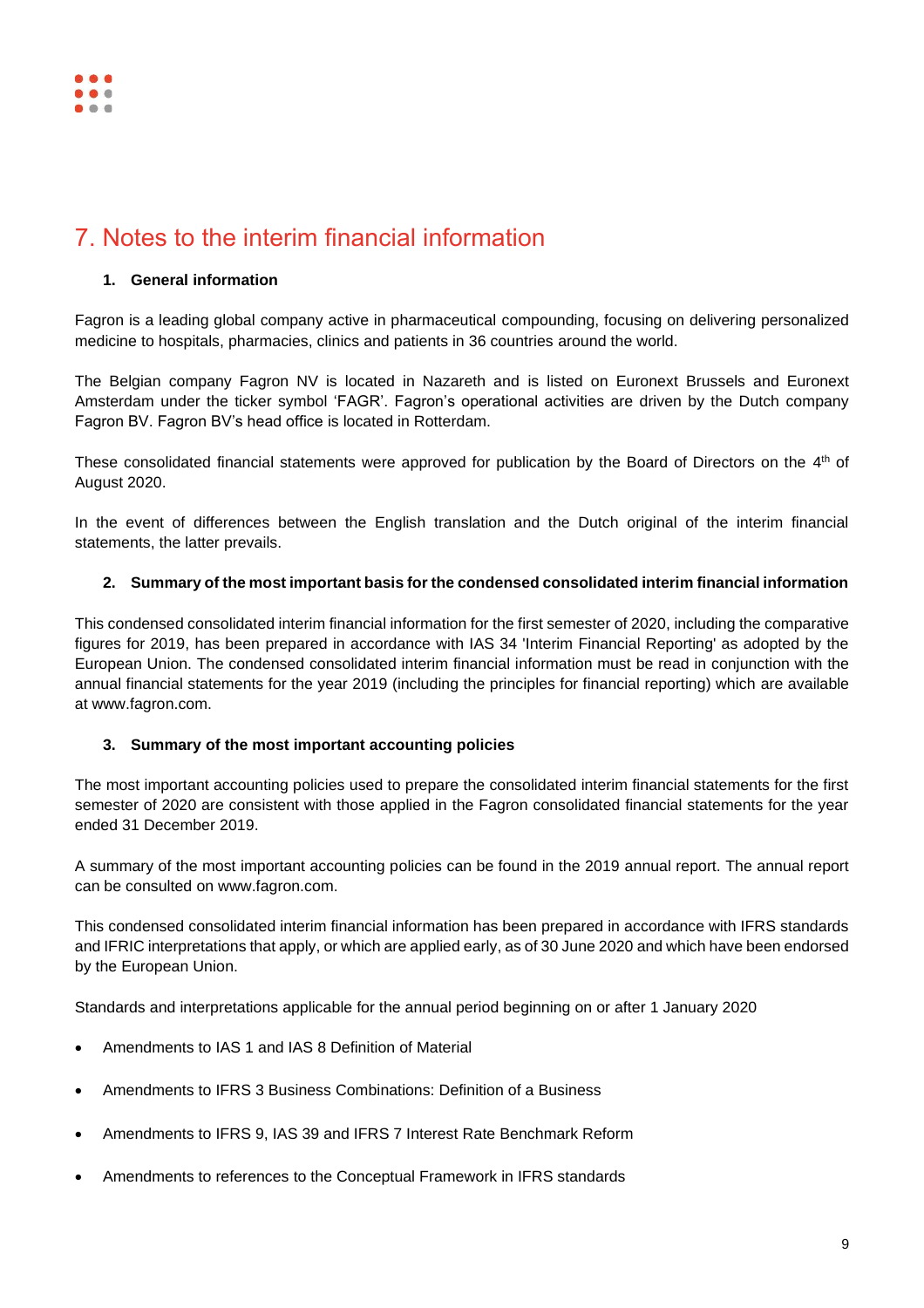

Standards and interpretations published, but not yet applicable for the annual period beginning on 1 January 2020:

- Amendments to IFRS 10 and IAS 28 Sale or Contribution of Assets between an Investor and its Associate or Joint Venture (the effective date has been deferred indefinitely, and therefore the endorsement in the EU has been postponed).
- IFRS 14 Regulatory Deferral Accounts (applicable for annual periods beginning on or after 1 January 2016, but not yet endorsed in the EU).
- IFRS 17 Insurance Contracts (applicable for annual periods beginning on or after 1 January 2021, but not yet endorsed in the EU).
- Amendments to IAS 1 Presentation of Financial Statements: Classification of Liabilities as Current or Noncurrent (applicable for annual periods beginning on or after 1 January 2023, but not yet endorsed in the EU)
- Amendments to IAS 16 Property, Plant and Equipment: Proceeds before Intended Use (applicable for annual periods beginning on or after 1 January 2022, but not yet endorsed in the EU)
- Amendments to IAS 37 Provisions, Contingent Liabilities and Contingent Assets: Onerous Contracts Cost of Fulfilling a Contract (applicable for annual periods beginning on or after 1 January 2022, but not yet endorsed in the EU)
- Amendments to IFRS 3 Business Combinations: Reference to the Conceptual Framework (applicable for annual periods beginning on or after 1 January 2022, but not yet endorsed in the EU)
- Amendment to IFRS 16 Leases: Covid-19-Related Rent Concessions (applicable for annual periods beginning on or after 1 June 2020, but not yet endorsed in the EU)
- Annual Improvements to IFRS Standards 2018–2020 (applicable for annual periods beginning on or after 1 January 2022, but not yet endorsed in the EU)

### **4. Seasonality**

Turnover and operating result of the Group are limitedly impacted by seasonal influences.

### <span id="page-9-0"></span>8. Services and other goods

| $(x 1,000 \text{ euros})$      | <b>June 2020</b> | <b>June 2019</b> |
|--------------------------------|------------------|------------------|
| Sales and distribution costs   | 15.210           | 14,038           |
| <b>Contracted Services</b>     | 12,793           | 11,200           |
| Other services and goods       | 14.583           | 14,930           |
| Total services and other goods | 42.586           | 40,168           |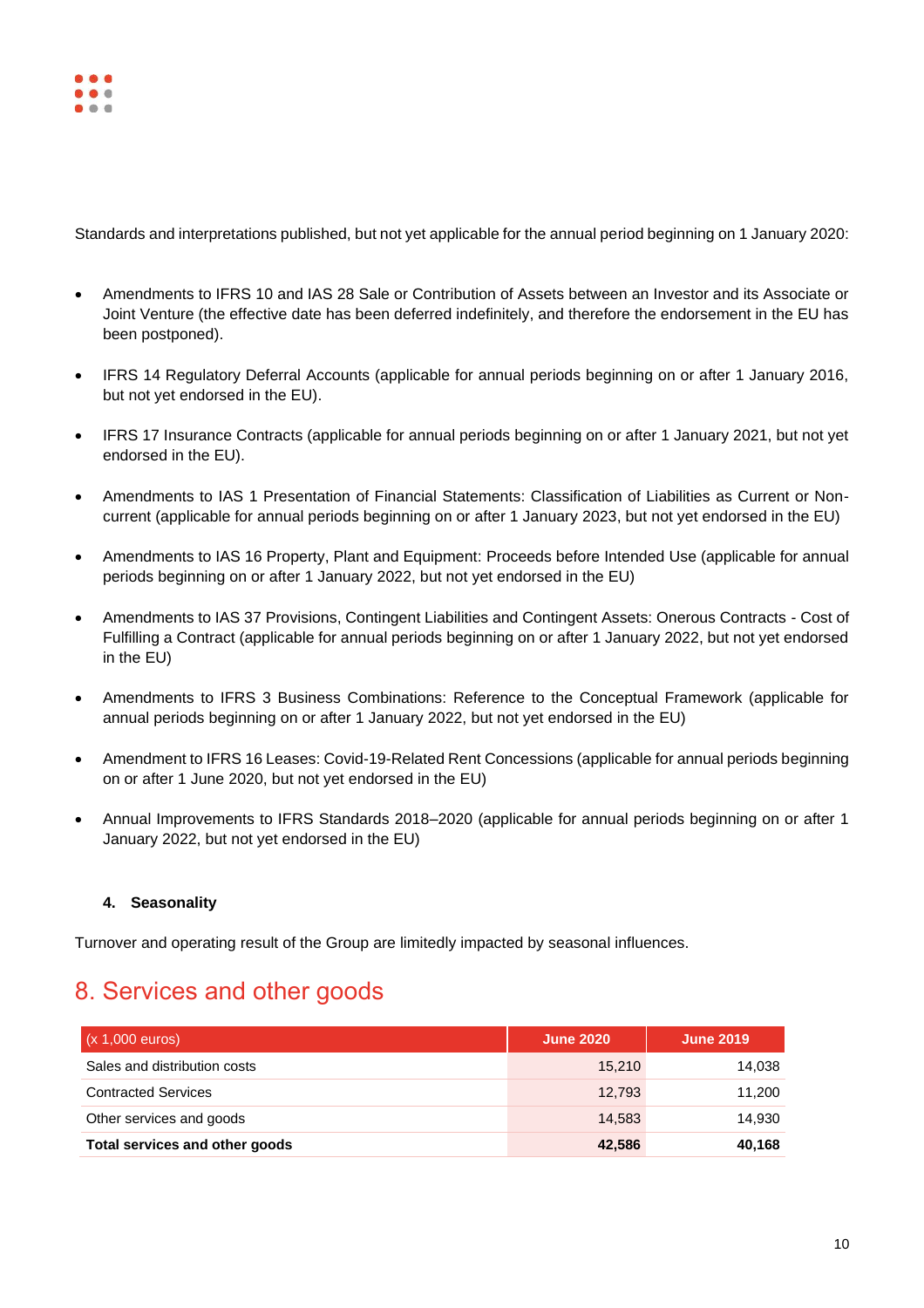

Other services and various goods cover a wide range of services and goods such as maintenance, utilities, office supplies and travel costs.

## <span id="page-10-0"></span>9. Depreciation and amortization

The increase in depreciation and amortization is largely explained by depreciation in acquired companies.

### <span id="page-10-1"></span>10. Earnings per share

| $(x 1$ euro)                      | <b>June 2020</b> | <b>June 2019</b> |
|-----------------------------------|------------------|------------------|
| Basic earnings (loss) per share   | 0.44             | 0.18             |
| From continued operations         | 0.44             | 0.37             |
| From discontinued operations      | 0.00             | $-0.19$          |
|                                   |                  |                  |
| Diluted earnings (loss) per share | 0.44             | 0.18             |
| From continued operations         | 0.44             | 0.37             |
| From discontinued operations      | 0.00             | $-0.19$          |

#### The earnings used in the calculations are as follows:

| $(x 1,000 \text{ euros})$                                   | <b>June 2020</b> | <b>June 2019</b> |
|-------------------------------------------------------------|------------------|------------------|
| Profit (loss) attributable to equity holders of the company | 31.559           | 12.710           |
| From continued operations                                   | 31.559           | 26.549           |
| From discontinued operations                                |                  | -13.839          |

The weighted average number of ordinary shares used in the calculations is as follows:

| (number of shares $x$ 1,000)                         | <b>June 2020</b> | June 2019 |
|------------------------------------------------------|------------------|-----------|
| Weighted average number of ordinary shares           | 72.075           | 71.740    |
| Effect of warrants and stock options                 | 385              | 417       |
| Weighted average number of ordinary shares (diluted) | 72.460           | 72.157    |

On 30 June 2020, the capital represented 72,178,904 shares, of which 103,627 are treasury shares held by Fagron NV.

### <span id="page-10-2"></span>11. Non-recurring result

A non-recurring item is an event or transaction that is considered abnormal, not related to ordinary company activities, and unlikely to recur in the foreseeable future. This can be a gain or a loss. The total non-recurring result included in EBITDA amounts to -1.7 million euros (June 2019: -1.4 million euros). In 2020, non-recurring costs include primarily restructuring costs and acquisition costs. The 2019 non-recurring costs include primarily restructuring costs and acquisition costs.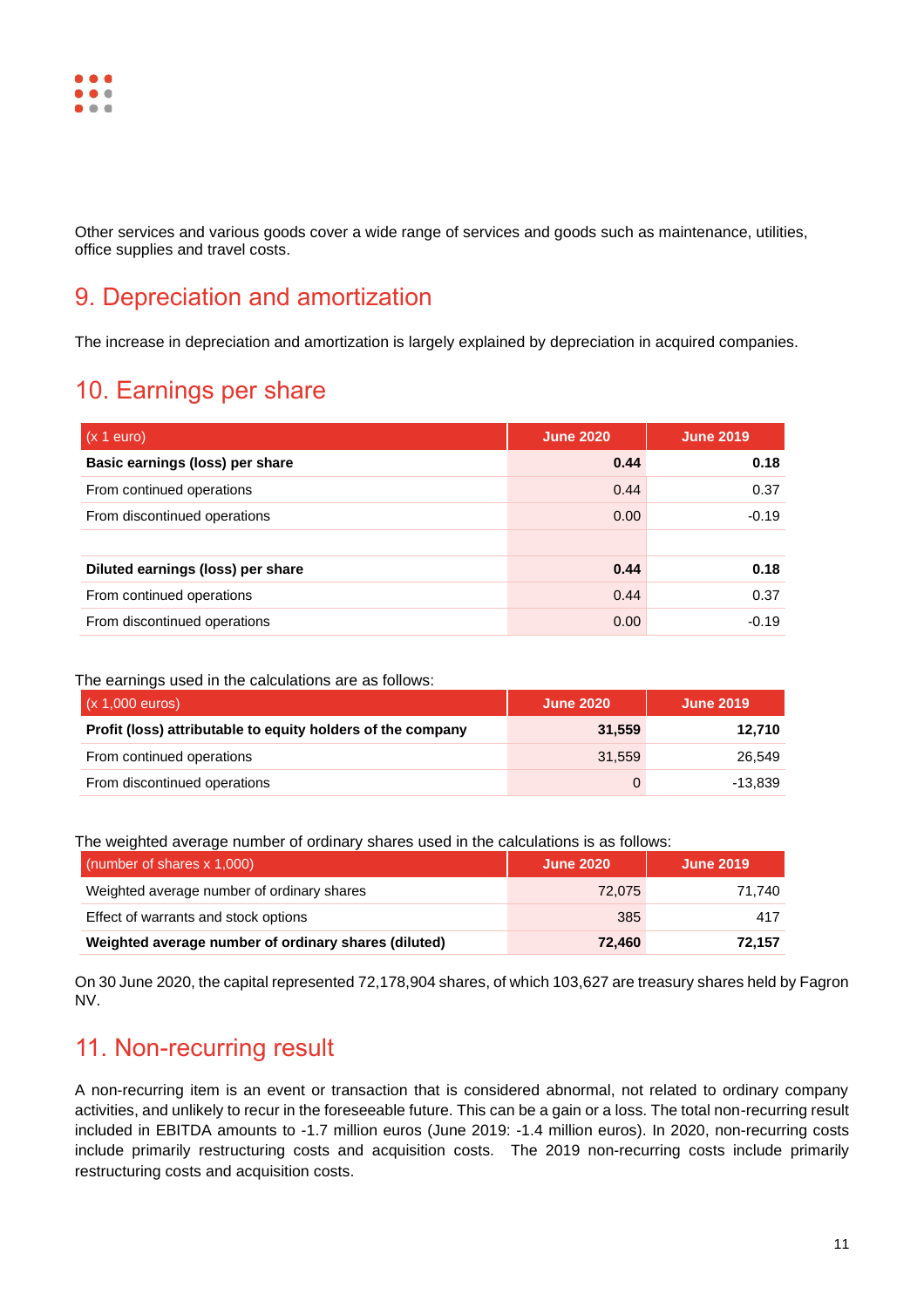# <span id="page-11-0"></span>12. Result discontinued operations

In June 2019, Fagron reached a settlement in-principle with the US Department of Justice regarding the previously announced civil investigation in the context of the sector-wide investigation into the pricing of pharmaceutical products. The settlement in-principle consists of a payment by Fagron of 22.3 million US dollars. The result of discontinued operations in the first semester of 2019 reflects the difference between the earlier provisioned amount, the amount of settlement in-principle and legal costs.

### <span id="page-11-1"></span>13. Segment information

Fagron's divisional structure is tailored to the various activities of Fagron and supports also effective decisionmaking and individual responsibility. This is in accordance with IFRS 8, which states that the operational segments must be determined based on the components used by the Executive Committee to assess the performance of the operational activities and on which the decisions are based. Fagron reports according to the following segments: Fagron Europe, Fagron North America, and Fagron Latin America.

On 10 October 2019, Fagron signed an agreement with the management of HL Technology concerning the sale of the activities. The transaction was completed on 24 October 2019. HL Technology was deconsolidated as at 1 October 2019.

| $(x 1,000$ euros)                       | <b>Fagron</b><br><b>Europe</b> | <b>Fagron</b><br><b>North</b><br><b>America</b> | <b>Fagron Latin</b><br><b>America</b> | <b>Total</b> |
|-----------------------------------------|--------------------------------|-------------------------------------------------|---------------------------------------|--------------|
| Turnover                                | 137,549                        | 80,156                                          | 61,045                                | 278,750      |
| Intersegment turnover                   | 221                            | 188                                             | 32                                    | 442          |
| <b>Total turnover</b>                   | 137,771                        | 80,344                                          | 61,077                                | 279,192      |
|                                         |                                |                                                 |                                       |              |
| Operating result per segment            | 27,245                         | 8,637                                           | 10,314                                | 46,196       |
| <b>Financial result</b>                 |                                |                                                 |                                       | $-7,172$     |
| Profit before taxes                     |                                |                                                 |                                       | 39,024       |
| Taxes on profits                        |                                |                                                 |                                       | 7,466        |
| Net result from continued<br>operations |                                |                                                 |                                       | 31,559       |

The segment results for the reporting period ending 30 June 2020 are as follows: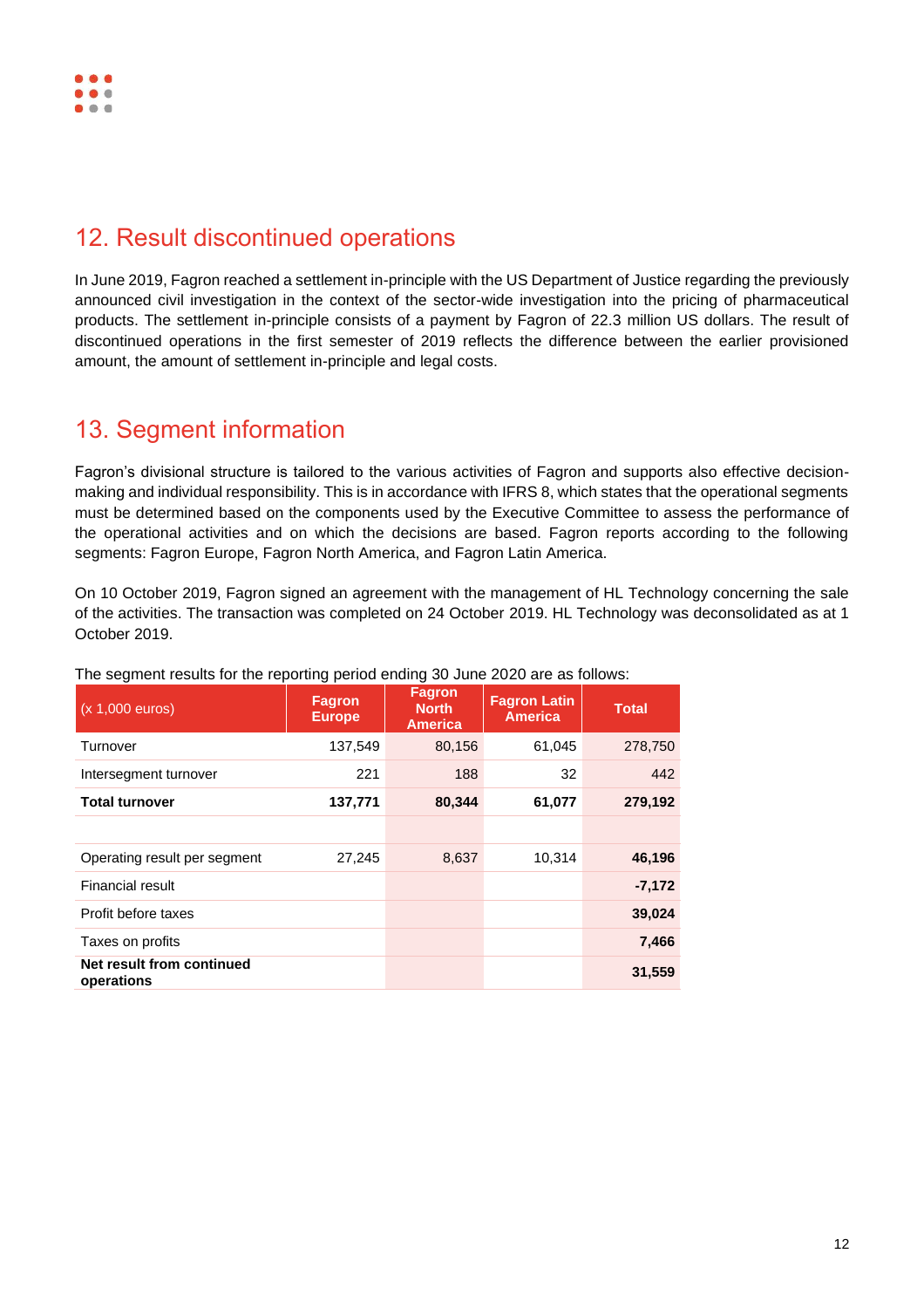#### The segment results for the reporting period ending 30 June 2019 are as follows:

| $(x 1,000$ euros)                       | <b>Fagron</b><br><b>Europe</b> | <b>Fagron</b><br><b>North</b><br><b>America</b> | <b>Fagron Latin</b><br><b>America</b> | <b>Fagron</b><br><b>Total</b> | <b>HL</b><br><b>Technology</b> | <b>Total</b> |
|-----------------------------------------|--------------------------------|-------------------------------------------------|---------------------------------------|-------------------------------|--------------------------------|--------------|
| Turnover                                | 128,677                        | 69,924                                          | 52,417                                | 251,019                       | 4,380                          | 255,399      |
| Intersegment turnover                   | 143                            | 125                                             | 28                                    | 295                           | 0                              | 295          |
| <b>Total turnover</b>                   | 128,819                        | 70,050                                          | 52,445                                | 251,314                       | 4,380                          | 255,694      |
|                                         |                                |                                                 |                                       |                               |                                |              |
| Operating result per segment            | 28,493                         | 3,107                                           | 8,348                                 | 39,948                        | 581                            | 40,530       |
| Financial result                        |                                |                                                 |                                       |                               |                                | $-7,045$     |
| Profit before taxes                     |                                |                                                 |                                       |                               |                                | 33,485       |
| Taxes on profits                        |                                |                                                 |                                       |                               |                                | 6,714        |
| Net result from continued<br>operations |                                |                                                 |                                       |                               |                                | 26,771       |

A detailed explanation of the segment results and disaggregated turnover are provided in the press release of the 6 th of August 2020.

On 30 June 2020, the assets and liabilities, as well as the capital expenditures (investments) are as follows:

| $(x 1,000$ euros)        | <b>Fagron</b><br><b>Europe</b> | <b>Fagron North</b><br><b>America</b> | <b>Fagron Latin</b><br><b>America</b> | <b>Unallocated</b><br>/inter-<br>segment<br>elimination | <b>Total</b> |
|--------------------------|--------------------------------|---------------------------------------|---------------------------------------|---------------------------------------------------------|--------------|
| Total assets             | 345.914                        | 240,133                               | 158,303                               | 66.602                                                  | 810,953      |
| <b>Total liabilities</b> | 77,968                         | 186,960                               | 42.470                                | 272,229                                                 | 579,628      |
| Capital expenditure      | 2,969                          | 2,493                                 | 2,612                                 |                                                         | 8,074        |

On 31 December 2019, the assets and liabilities, as well as the capital expenditures (investments) are as follows:

| $(x 1,000 \text{ euros})$ | /Fagron<br><b>Europe</b> | <b>Fagron North   Fagron Latin</b><br><b>America</b> | <b>America</b> | HL.<br><b>Technology</b> | <b>Unallocated</b><br>/inter-segment<br>elimination | Total   |
|---------------------------|--------------------------|------------------------------------------------------|----------------|--------------------------|-----------------------------------------------------|---------|
| Total assets              | 329.234                  | 240.399                                              | 189.212        |                          | 42.395                                              | 801,240 |
| <b>Total liabilities</b>  | 72.486                   | 194.340                                              | 43.470         |                          | 244.505                                             | 554,800 |
| Capital expenditure       | 9,000                    | 12,518                                               | 5.296          | 891                      |                                                     | 27,706  |

Gross capital expenditures in the first half of 2020 mainly relate to investments in a new production plant in Poland, and existing facilities in the United States and Latin America. The investment expenditure excludes the change in investment obligations. The unallocated assets and liabilities mainly relate to cash and cash equivalents and financial debts respectively.

### <span id="page-12-0"></span>14. Goodwill

The decrease in goodwill is largely explained by the weakening of the Brazilian real against the euro as of 31 December 2019.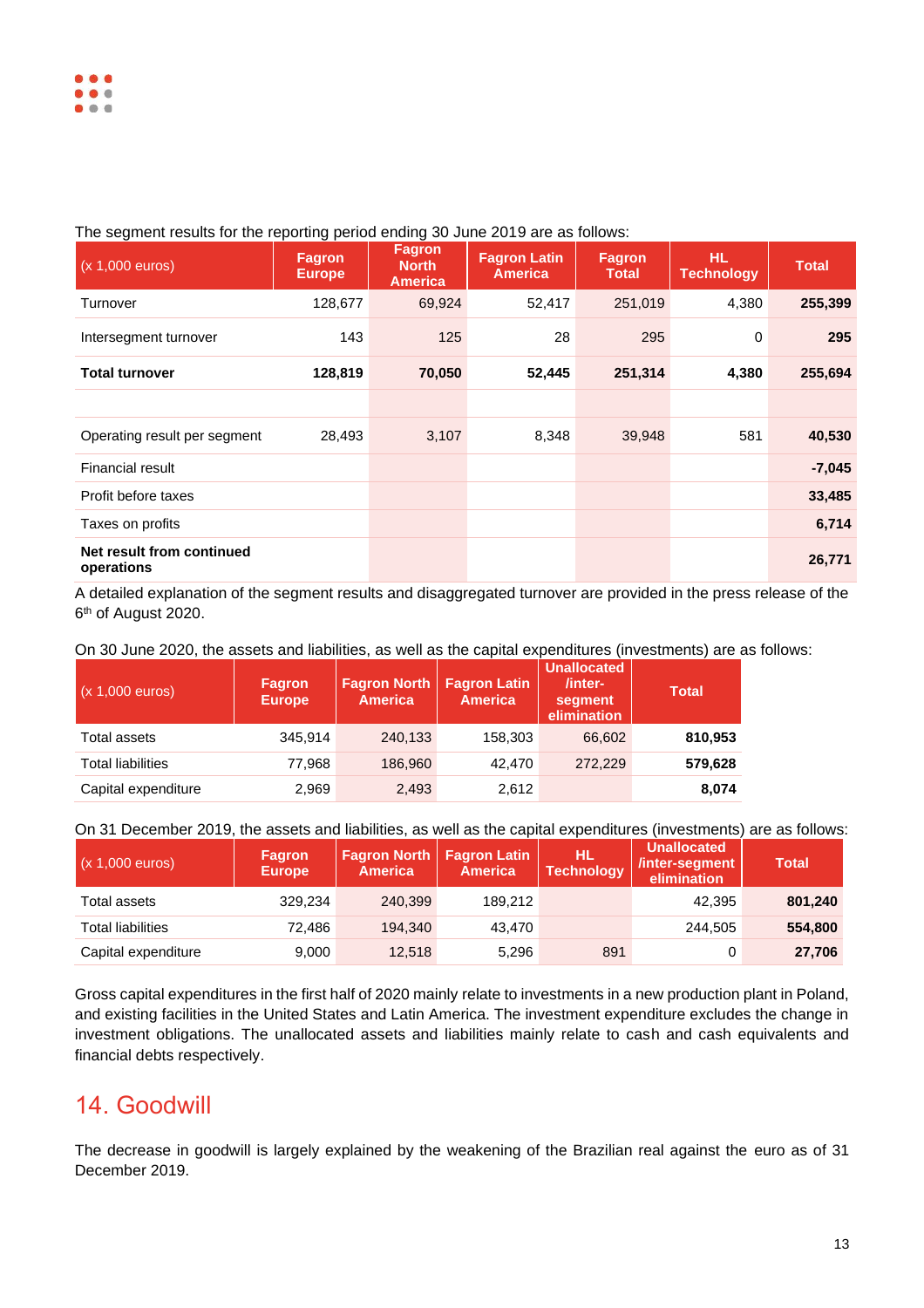

### <span id="page-13-0"></span>15. Borrowings

In the first semester of 2020, no new long-term debts have been incurred. Additional amounts were added using the existing credit facilities. As of 30 June 2020, short-term debt includes US \$60 million 5.78% Series F Senior Notes. The notes will mature in March 2021.

All financial instruments are valued at amortised cost except for derivative financial instruments and contingent considerations for acquisitions, which are valued at fair value. The fair value approximates the carrying amount.

On 30 June 2020, the net financial debt / EBITDA ratio equals 2.35. The EBITDA / net interest expense ratio is equal to 8.39. Fagron is in compliance with the financial covenants.

### <span id="page-13-1"></span>16. Contingencies

Fagron faces certain risks for which no provision has been made because it is unlikely that these risks will have a negative impact for the group. There were no material changes to these risks.

### <span id="page-13-2"></span>17. Total adjustments for non-cash items

| $(x 1,000$ euros)                             | <b>June 2020</b> | <b>June 2019</b> |
|-----------------------------------------------|------------------|------------------|
| Amortisation of intangible fixed assets       | 5,119            | 4,218            |
| Depreciation of property, plant and equipment | 8,679            | 8,309            |
| Write down on inventories and receivables     | 1,285            | 1.136            |
| (Profit) / Loss on sale of fixed assets       | 439              | $-38$            |
| Movements in provisions                       | $-450$           | 13,805           |
| Share-based payments                          | 563              | 596              |
| Total adjustments for non-cash items          | 15,635           | 28,027           |

### <span id="page-13-3"></span>18. Total changes in working capital

| $(x 1,000 \text{ euros})$              | <b>June 2020</b> | <b>June 2019</b> |
|----------------------------------------|------------------|------------------|
| Changes in operational working capital | $-20.021$        | -5.020           |
| Changes in other working capital       | $-4.743$         | $-3.799$         |
| Total changes in working capital       | $-24.764$        | $-8.819$         |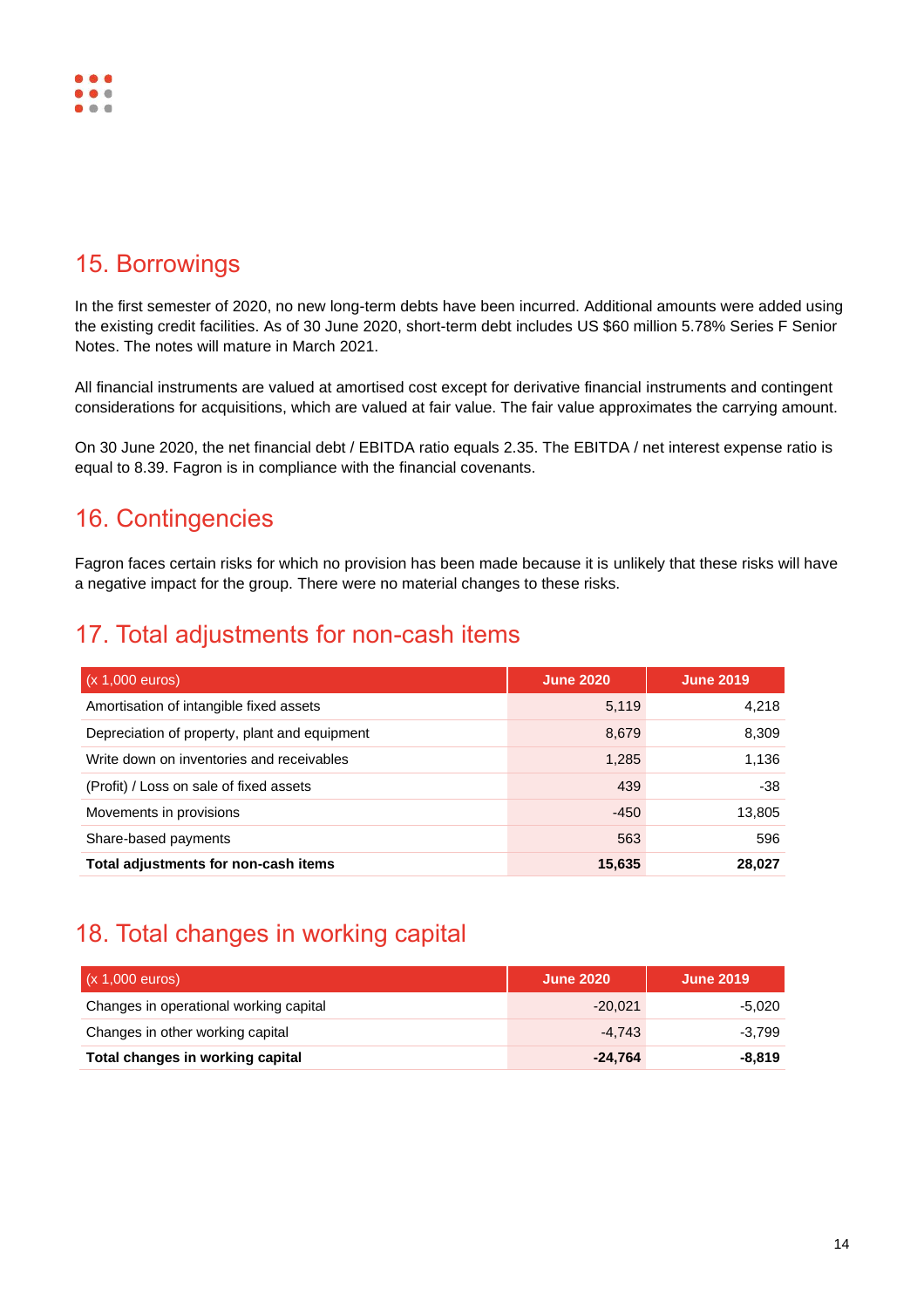# <span id="page-14-0"></span>19. Business combination

#### **Fair value of the acquired assets and liabilities of Cedrosa**

For the acquisition of Cedrosa in Mexico in 2019, the acquisition amount is approximately 20.8 million in cash and cash equivalents, representing an increase in goodwill of 9.8 million euros. The goodwill is expected not to be taxdeductible. The final fair value of the acquired assets and liabilities is detailed below.

| Fair value of the acquired assets and liabilities<br>$(x 1,000$ euros) | 2020   | 2019     |
|------------------------------------------------------------------------|--------|----------|
| Intangible fixed assets                                                | 6,187  | 6,187    |
| Property, plant and equipment                                          | 678    | 678      |
| Inventories                                                            | 5,645  | 5,645    |
| Trade receivables                                                      | 3,238  | 3,238    |
| Other receivables                                                      | 124    | 124      |
| Cash and cash equivalents                                              | 639    | 639      |
| <b>Total assets</b>                                                    | 16,512 | 16,512   |
|                                                                        |        |          |
| Borrowings                                                             | 1,045  | 1,045    |
| Lease liabilities                                                      | 359    | 359      |
| Deferred tax liabilities                                               | 1,778  | $\Omega$ |
| Trade payables                                                         | 1,227  | 1,227    |
| Other current payables                                                 | 1,171  | 1,079    |
| <b>Total liabilities</b>                                               | 5,579  | 3,709    |
|                                                                        |        |          |
| <b>Net acquired assets</b>                                             | 10,933 | 12,803   |
|                                                                        |        |          |
| Goodwill                                                               | 9,841  | 7,971    |
|                                                                        |        |          |
| <b>Total acquisition amount</b>                                        | 20,774 | 20,774   |

#### **Fair value of the acquired assets and liabilities of other companies**

In the first semester of 2020, some smaller companies and activities were acquired. The total net assets acquired, before allocation of the acquisition price, amounted to 5.7 million euros and is detailed below: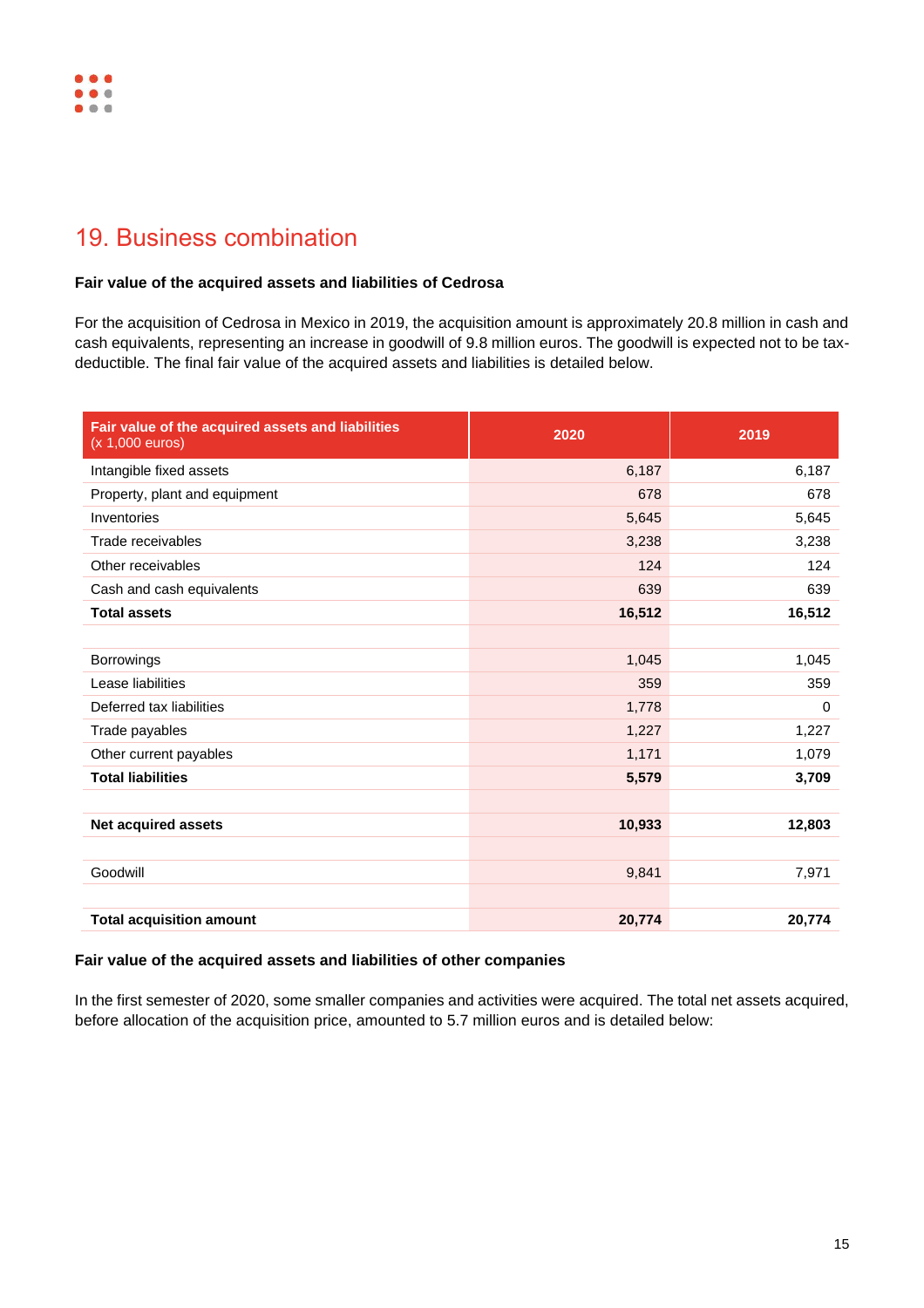| Fair value of the acquired assets and liabilities<br>(x 1,000 euros) | 2020  |
|----------------------------------------------------------------------|-------|
| Intangible fixed assets                                              | 999   |
| Property, plant and equipment                                        | 4,192 |
| Inventories                                                          | 588   |
| Trade receivables                                                    | 75    |
| Other receivables                                                    | 1     |
| <b>Total assets</b>                                                  | 5,855 |
|                                                                      |       |
| Lease liabilities                                                    | 8     |
| Trade payables                                                       | 91    |
| Other current payables                                               | 27    |
| <b>Total liabilities</b>                                             | 126   |
|                                                                      |       |
| <b>Net acquired assets</b>                                           | 5,729 |
|                                                                      |       |
| Goodwill                                                             | 2,456 |
|                                                                      |       |
| <b>Total acquisition amount</b>                                      | 8,184 |

#### **Contingent considerations**

At the semester closing, the Group had 28.4 million euros in contingencies. These fees payable to former shareholders were determined based on business plans at the time of acquisition.

The deferred payments for business combinations relate to Mexico, Brazil, Croatia and the United States. It is expected that these will be paid in 2020 and 2021.

The contingent considerations relate primarily to the United States and Brazil and vary between 0 euros and a maximum of 28.4 million euros. The considerations are measured at the fair value at the moment of acquisition. This is estimated based on the maximum compensation if the conditions are met.

### <span id="page-15-0"></span>20. Related parties

The members of the Executive Committee, the CEO and the non-executive directors are considered as related parties. The remuneration policy is described in the Corporate Governance Statement which is part of the 2019 annual report. The remuneration is determined on a yearly basis; therefore, no further details are provided in these interim financial statements.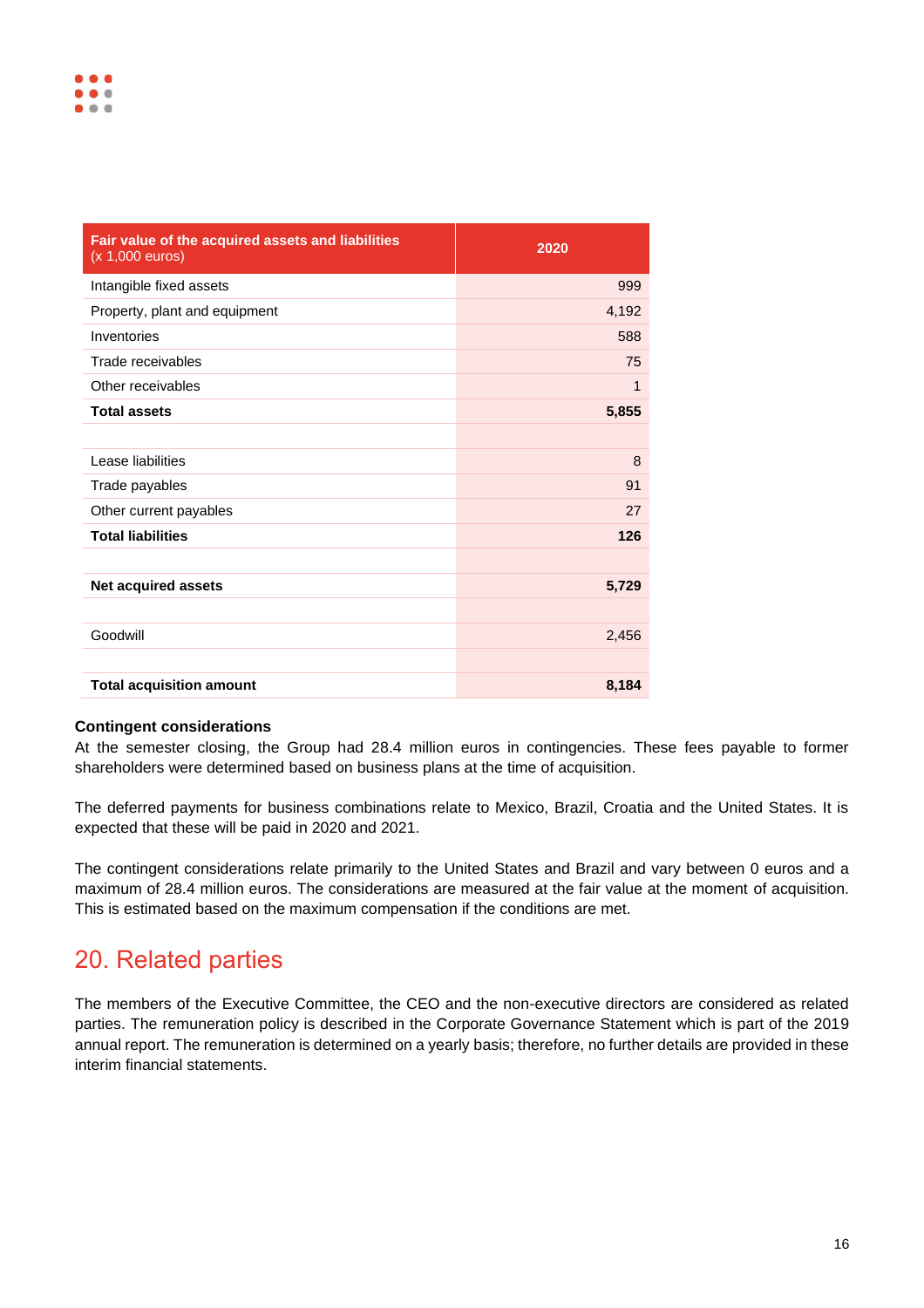### ..  $\bullet$

### <span id="page-16-0"></span>21. Subsequent events

In July 2020 Fagron made a retrospective payment of 17.8 million euros in respect of the acquisition of Humco in April 2018.

# <span id="page-16-1"></span>22. Update COVID-19

Since the start of 2020, the impact of the COVID-19 virus has created a new reality. This applies both to the setup of our operations and the demand for and availability of our products. At the time of publication, we classify the ultimate impact of COVID-19 virus on the performance of Fagron as immaterial. The impact in the medium to long term is currently difficult to predict due to the fact that the evolution of the virus, and the measures in place to manage it, differ across the regions in which we are active. The COVID-19 virus therefore represents an uncertainty and a risk to the company's financial performance.

### **Supply chain**

There have been virtually no disruptions to Fagron's supply chain thanks to our global network of suppliers, which provides us with multiple suppliers of each raw material.

Product availability is a critical success factor in the current situation, particularly with respect to products that are facing a shortage due to the sudden increase in demand. Inventory levels are being closely monitored and mitigated by keeping higher inventories of specific products. In addition, Fagron is well-prepared for alternative sourcing scenarios, due in part to its extensive global network of approved suppliers.

#### **Temporary shift in demand for products**

The temporary shift in demand as a result of COVID-19 was also evident in the second quarter of 2020. Even though the timing and intensity of COVID-related measures differ in the various regions, generally speaking elective care is being postponed or scaled back while demand for specific products in aid of COVID-19 care is exceptionally high. June saw a pickup in demand for elective care in a number of regions, albeit not yet to the level seen before the outbreak of COVID-19. On balance the impact of these shifts on the gross margin was very limited.

### **Impact on valuation**

Despite the economic uncertainty, Fagron currently has experienced limited and non-material impact on its performance and does not consider COVID-19 as a triggering event for impairment. We will continue to closely monitor the evolution of the virus and financial impact taking measures as appropriate to mitigate the risk, including keeping operating costs under control and timing investments.

## <span id="page-16-2"></span>23. Effective tax rate

Recognised income tax expenses are based on management's best estimate of the weighted average effective income tax rate of 19.1% for 2020 (S1 2019: 20.1%).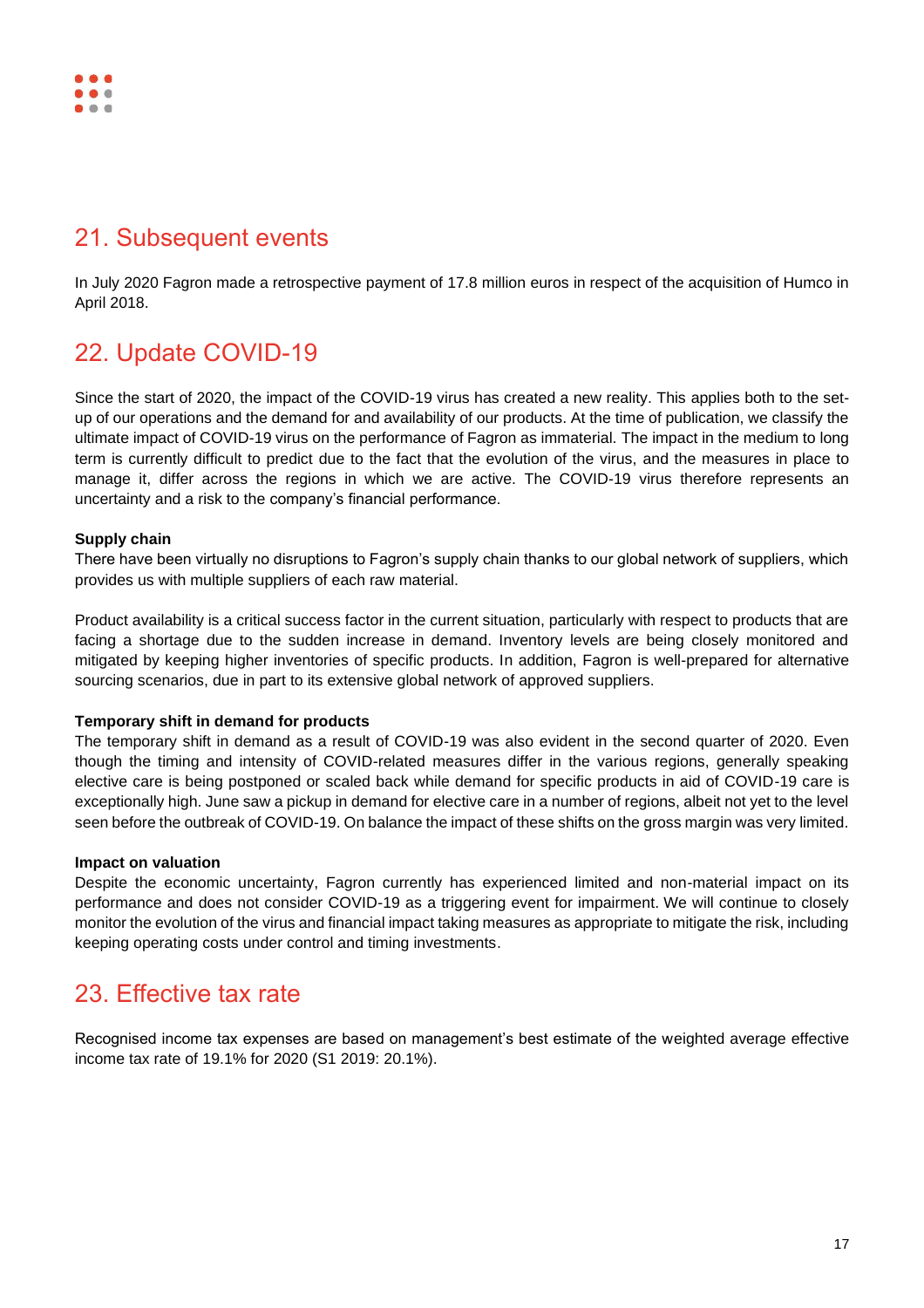# <span id="page-17-0"></span>24. Alternative performance measures

In addition to the performance measures defined in IFRS, other measures are also used in these interim financial statements. These "alternative performance measures" are set out below:

| (x 1,000 euros)                 | <b>June 2020</b> | <b>June 2019</b> |
|---------------------------------|------------------|------------------|
| <b>Operating profit (EBIT)</b>  | 46,196           | 40,530           |
| Depreciation and amortization   | 15,084           | 13,663           |
| <b>EBITDA</b>                   | 61,280           | 54,193           |
|                                 |                  |                  |
| <b>EBITDA</b>                   | 61,280           | 54,193           |
| Non-recurring result            | 1,654            | 1,397            |
| <b>REBITDA</b>                  | 62,934           | 55,590           |
|                                 |                  |                  |
| Net financial debt              |                  |                  |
| Borrowings non-current          | 300,046          | 309,575          |
| Lease liabilities - non-current | 26,596           | 28,105           |
| Borrowings - current            | 77,799           | 27,594           |
| Lease liabilities - current     | 6,501            | 6,516            |
| Cash and cash equivalents       | 112,467          | 95,387           |
| <b>Total net financial debt</b> | 298,476          | 276,403          |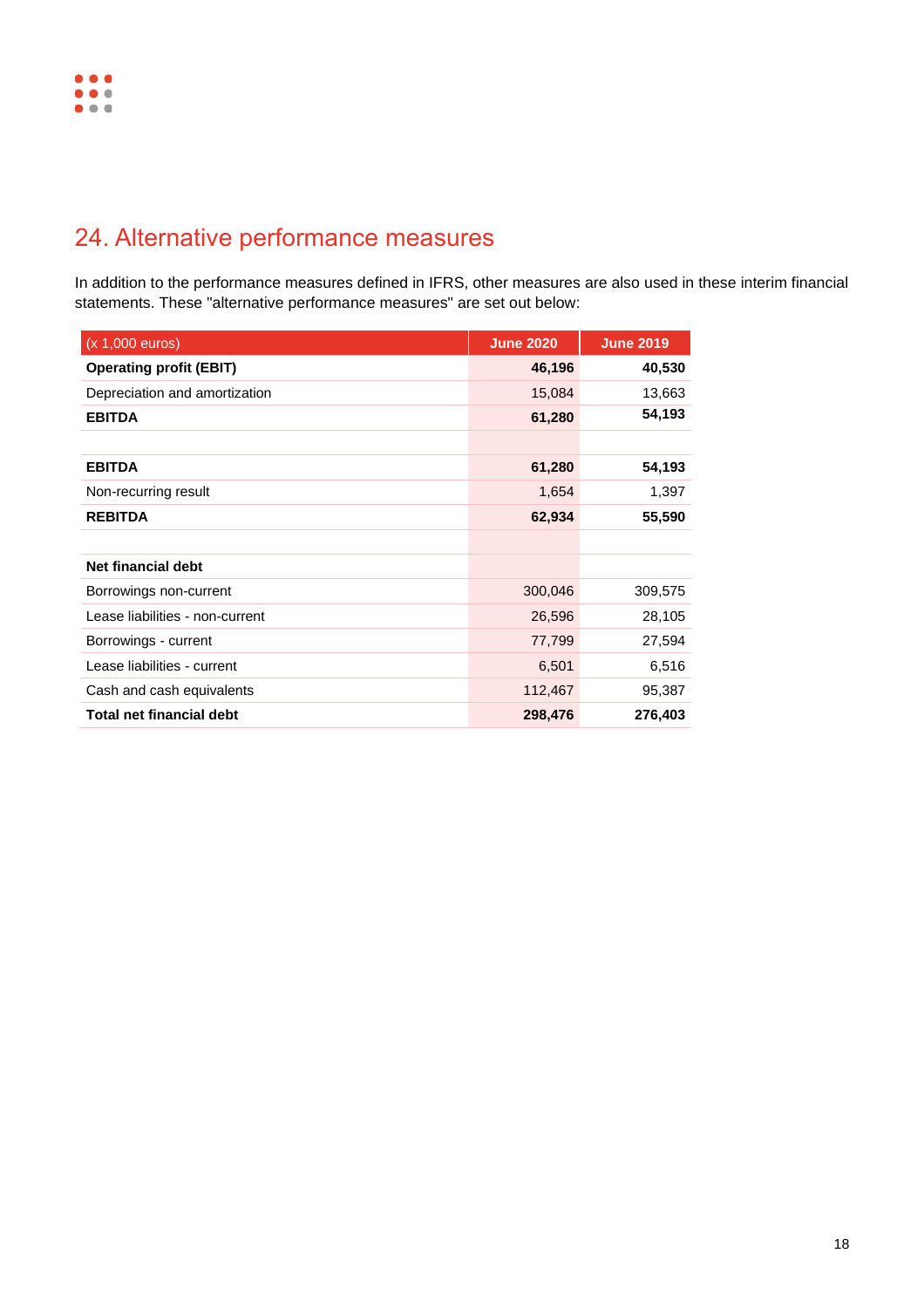



### **Fagron NV**

Report on the review of the consolidated interim financial information for the six-month period ended 30 June 2020

The original text of this report is in Dutch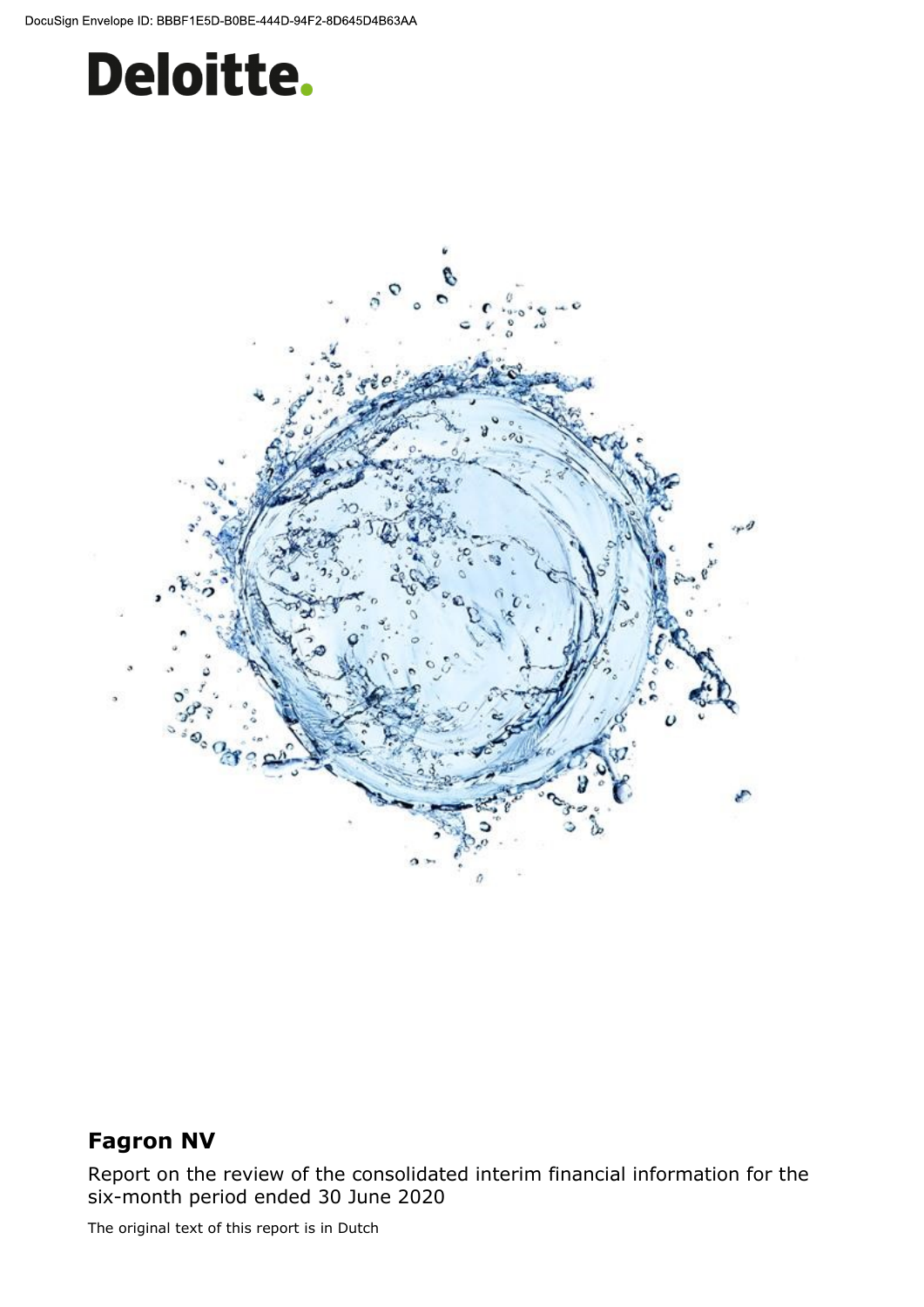Fagron NV | 30 June 2020

### Report on the review of the consolidated interim financial information of Fagron NV for the six-month period ended 30 June 2020

In the context of our appointment as the company's statutory auditor, we report to you on the consolidated interim financial information. This consolidated interim financial information comprises the condensed consolidated statement of financial position as at 30 June 2020, the condensed consolidated income statement, the condensed consolidated statement of comprehensive income, the condensed consolidated statement of changes in equity and the condensed consolidated statement of cash flows for the period of six months then ended, as well as selective notes 7 to 24.

#### Report on the consolidated interim financial information

We have reviewed the consolidated interim financial information of Fagron NV ("the company") and its subsidiaries (jointly "the group"), prepared in accordance with International Accounting Standard (IAS) 34, "Interim Financial Reporting" as adopted by the European Union.

The condensed consolidated statement of financial position shows total assets of 810 953 (000) EUR and the condensed consolidated income statement shows a net profit for the period then ended of 31 559 (000) EUR.

The board of directors of the company is responsible for the preparation and fair presentation of the consolidated interim financial information in accordance with IAS 34, "Interim Financial Reporting" as adopted by the European Union. Our responsibility is to express a conclusion on this consolidated interim financial information based on our review.

#### **Scope of review**

We conducted our review of the consolidated interim financial information in accordance with International Standard on Review Engagements (ISRE) 2410, "Review of interim financial information performed by the independent auditor of the entity". A review of interim financial information consists of making inquiries, primarily of persons responsible for financial and accounting matters, and applying analytical and other review procedures. A review is substantially less in scope than an audit performed in accordance with the International Standards on Auditing (ISA) and consequently does not enable us to obtain assurance that we would become aware of all significant matters that might be identified in an audit. Accordingly, we do not express an audit opinion on the consolidated interim financial information.